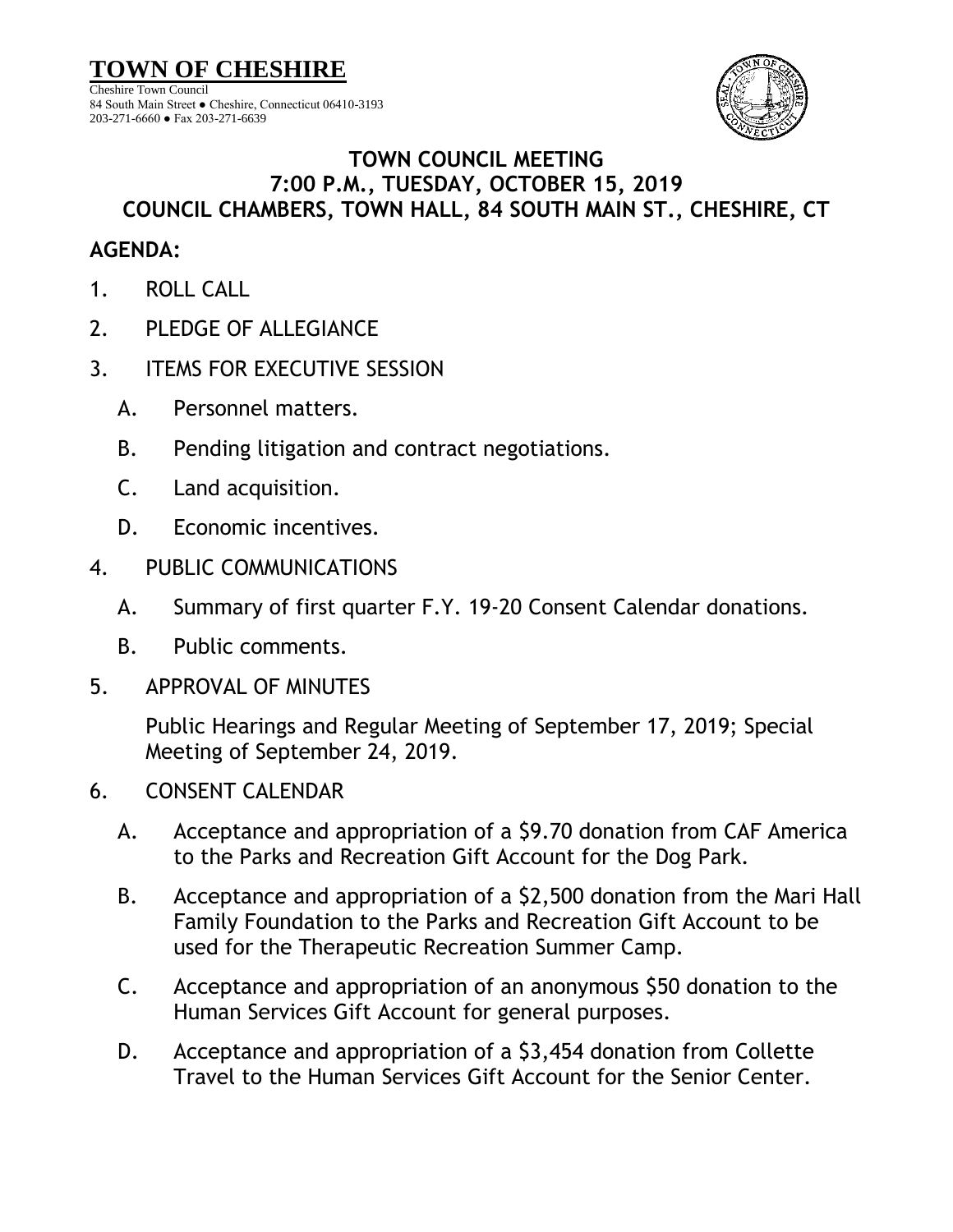- E. Acceptance and appropriation of a \$37.10 donation from Getaway Tours, Inc. to the Human Services Gift Account for the Senior Center.
- F. Acceptance and appropriation of a \$20 donation from Mr. and Mrs. Henry Wallinger to the Human Services Gift Account for the Senior Center.
- G. Acceptance and appropriation of a \$23 donation from Phyllis Elengo to the Human Services Gift Account for the Senior Center.
- H. Acceptance and appropriation of a \$25 donation from the Cheshire Senior Center Widows and Widowers to the Human Services Gift Account for the Senior Center.
- I. Acceptance and appropriation of a \$286.70 donation from the Yellow House End of Summer Bash to the Youth Services Gift Account to be used for Youth Services programming.
- J. Acceptance and appropriation of a \$145 donation from the Cheshire Schools Teacher's Dress Down Day to the Human Services Gift Account to be used for general purposes.
- K. Acceptance and appropriation of a \$25 donation from an anonymous donor to the Human Services Gift Account to be used for general purposes.
- L. Acceptance and appropriation of a \$20 donation from the Yellow House Carnival Night event to the Youth Services Gift Account for youth services programming.
- M. Authorization to apply for, accept and appropriate a Western CT Coalition Mini-Grant for E-CIG and Vaping Data and Prevention programs.
- 7. ITEMS REMOVED FROM CONSENT CALENDAR
- 8. OLD BUSINESS
- 9. NEW BUSINESS
	- A. Acceptance and appropriation of FEMA reimbursement for the May 15, 2018 federal disaster storm to the Debt Service Reserve account.
	- B. Discussion and possible action re: award of bid for the Highland Government Freezer Replacement project to John L. Simpson for a total of \$173,450 for base bid and Alternate 1.